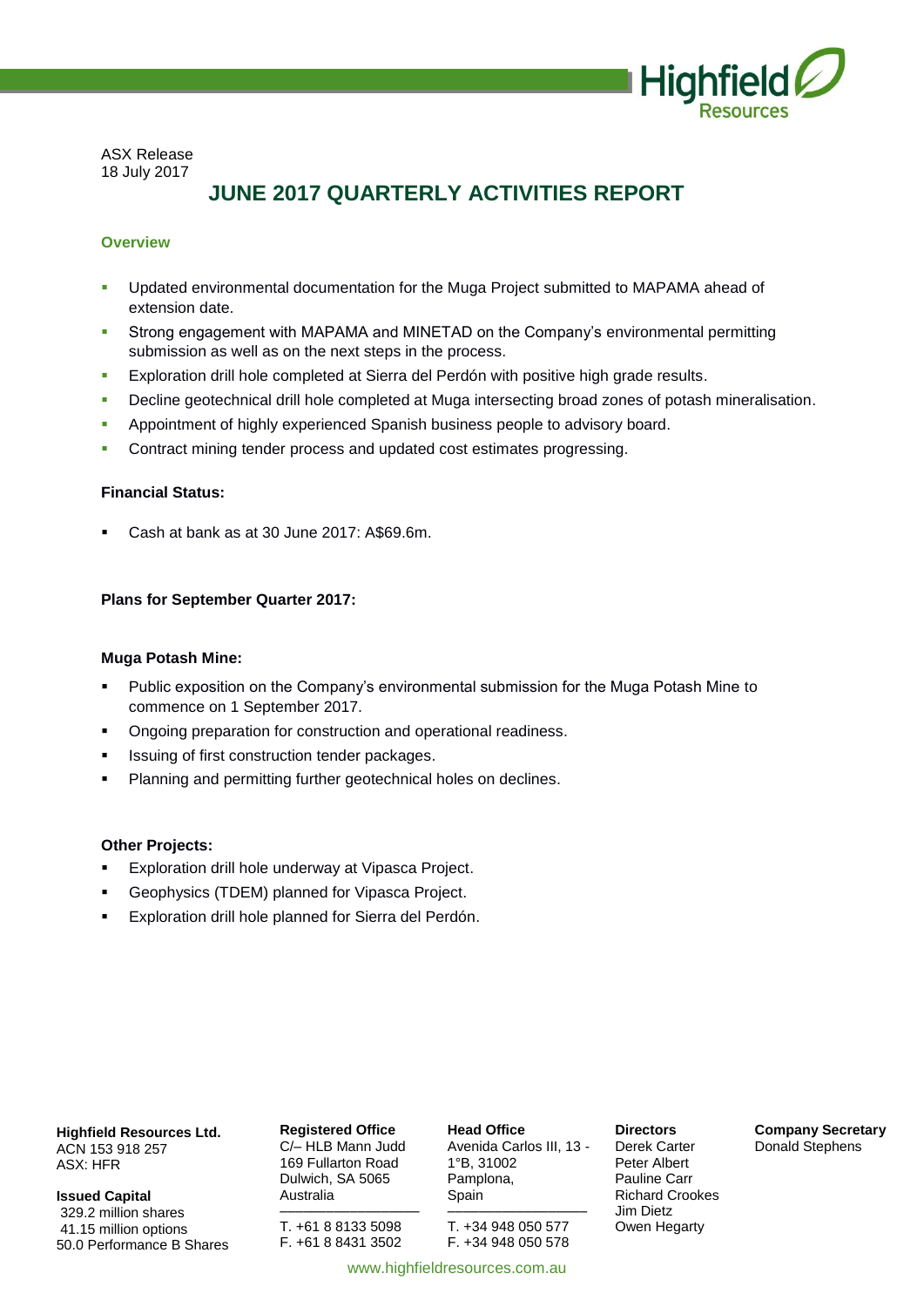

# **Muga Potash Project**

#### **Overview**

Highfield Resources (ASX: HFR) ("Highfield" or "the Company") is a Spanish potash developer. The Company's flagship Muga Potash Project ("Muga" or "the Project") is targeting the relatively shallow sylvinite beds in the Muga Project area that cover about 80km<sup>2</sup> in the Provinces of Navarra and Aragon. Mineralisation commences at depths from surface of less than 200 metres and is ideal for a relatively low-cost conventional mine accessed via a dual decline, as demonstrated in the Company's Muga Project Optimisation Study completed in November 2015 (refer to ASX announcement dated 17 November 2015).

#### **Permitting Update**

On 1 May 2017, the Company announced (refer ASX release "Formal Responses to Government on Muga Potash Project Submitted") that it had submitted its revised environmental document to the Ministry of Agriculture, Fishing, Food and Environment ("MAPAMA"). The submission document, which included answers to all technical queries raised by the referral authorities and MAPAMA, as well as additional technical work completed by the Company, was compiled with the assistance of Highfield's Spanish consultants, TYPSA. TYPSA has successfully managed over 200 Environmental Impact Assessments and Declaración de Impacto Ambiental ("DIA") processes.

MAPAMA requested clarification and reconsideration on several components of the Project. The Company liaised extensively with the referral authorities on each item to ensure that all comments were addressed and, where possible, incorporated into the Project. The engagement with the referral authorities was positive and indicates there is a strong resolve for the Project to move forward amongst these local and regional bodies.

Following the end of the quarter, the Company announced that it would pursue a public exposition period for its recently submitted environmental documentation, commencing on 1 September 2017. Whilst there is no legislative requirement for this process, Highfield believes it is important to allow stakeholders of the Project the opportunity to make final comments before the award of the DIA.

#### **Muga Mine Development Progress**

Detailed engineering work slowed during the June quarter as the Company reached logical points to hold work ahead of the receipt of permits for Muga. Nonetheless, Bovis Project Management S.A, one of the leading local specialist project and construction management companies, has been appointed to assist in a project cost and schedule review and progress the construction contract packaging strategy in anticipation of the receipt of permits.

Work continues with consultants in a number of areas to optimise and fine tune the Project. Specifically, SRK is now providing ongoing mining support as well as preparing a mining tender package document. In addition, a process consultant with extensive potash experience has been appointed to advise and support the Geoalcali team and a tender process for the appointment of a sustainability consultant to undertake a gap analysis is also underway.

During the quarter, Highfield completed a drill hole to provide geotechnical information at the foot of the western decline which was drilled through to the footwall salt horizon. The drill hole was located in an area which was expected to be characterised by a thinning of mineralisation due to an anticline structure. In fact, the drill hole intersected over 6 metres of potash mineralisation from 502 metres below surface, with an average grade of  $7.32\%$  K<sub>2</sub>O. Within the PB seam, which is the primary mining horizon at Muga, drilling encountered 2.7 metres with an average grade of 10.46%  $K<sub>2</sub>O$  including 1.5 metres with an average grade of 14.82%. This result was better than expected, from both a grade and thickness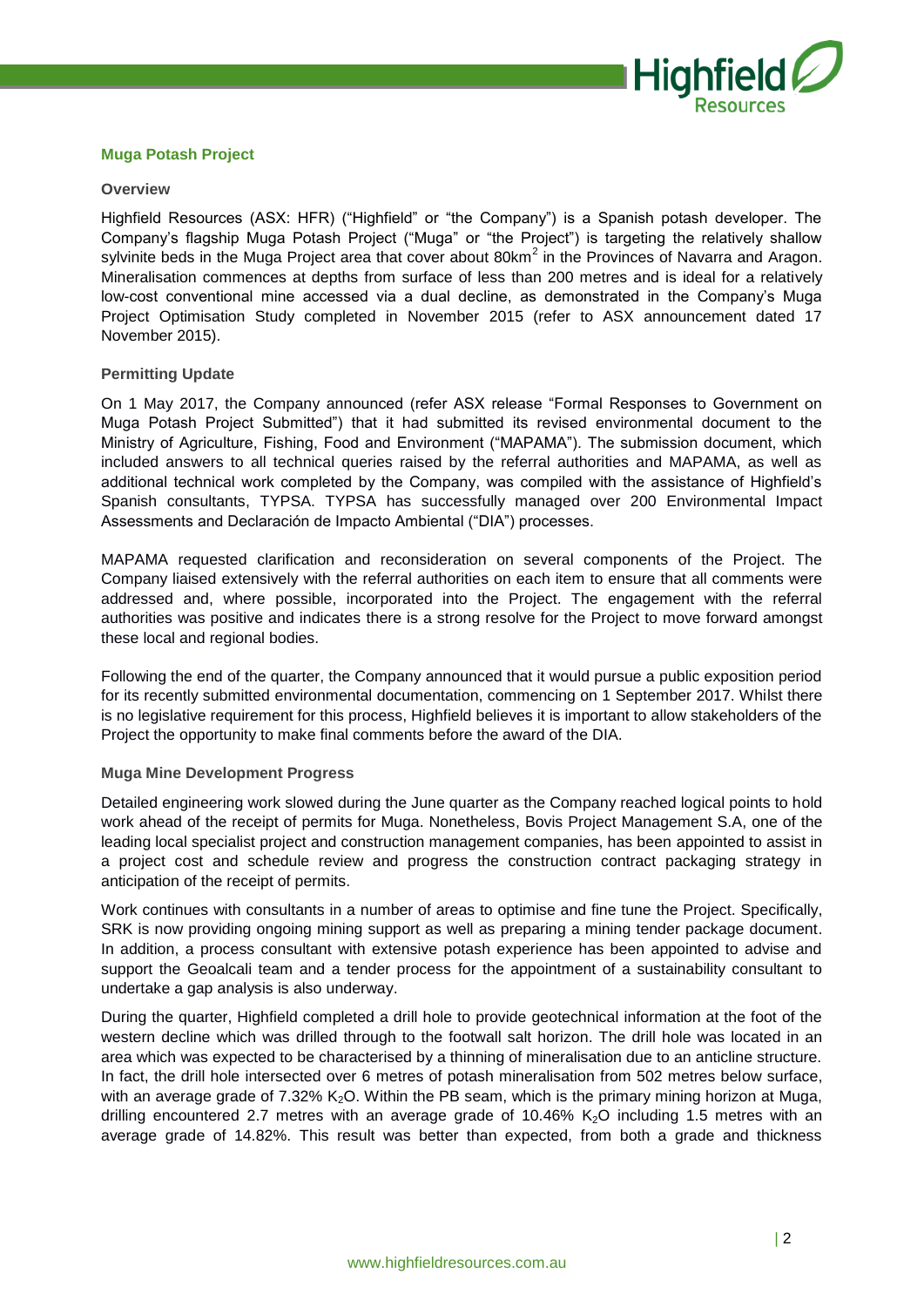

perspective. Mineralisation was predominantly brecciated in texture. A detailed summary of drill hole R-03 can be found in Table 2.

Highfield continues to progress the revised Feasibility Study to include new information, further optimisations and to provide updated capital cost estimates for the Project.

**Project Financing** 

During the quarter, the Company continued its dialogue with its Project Finance syndicate with respect to the €185 million facility for Muga. It also engaged with other potential providers of capital.

Highfield remains confident of putting in place its debt financing following receipt of all approvals, to support a final investment decision and the commencement of construction.

#### **Pintanos Potash Project**

Highfield´s 100%-owned Pintanos Project (see Figure 1) abuts the Muga Project and covers an area of 60km<sup>2</sup>. Depths from surface to mineralisation commence at around 500 metres. The Company is building on substantial historical potash exploration information which includes seven drill holes and ten seismic profiles completed in the late 1980s.

During the quarter, limited additional work was carried out.

#### **Sierra del Perdón**

Highfield´s 100%-owned Sierra del Perdón ("SdP") Project (see Figure 1) is located south east of Pamplona and covers approximately 145km<sup>2</sup>. SdP is a brownfields project with two potash mines operating from the 1960s through until the late 1990s producing nearly 500,000 tonnes of K60 MOP per annum. The Company completed a Scoping Study on SdP (refer ASX announcement 20 April 2015) which confirmed the technical and economic viability of the project.

During the period, the Company completed drill hole SDP-008 at SdP. Despite challenging conditions, which slowed the progress of the drilling, it intercepted the various lithologies, including the carnallite and sylvinite seams, at the expected levels. In particular, the results from the sylvinite seam were positive with broad zones of potash mineralisation encountered from approximately 776 metres to approximately 785 metres below surface. The sylvinite horizon intersected 3.6 metres of potash at an average grade of 15.68%  $K_2O$  including 1.8 metres at an average grade of 22.42%  $K_2O$ . This drilling is within close proximity to the former operating mine owned by Potasas de Subiza, which produced for nearly 30 years, closing in 1996.

A summary of the assay results can be seen in Table 3.

The Company plans to commence an additional exploration drill hole at Sierra del Perdón in the coming months.

#### **Vipasca**

Highfield´s 100%-owned Vipasca Project ("Vipasca") is located adjacent to the Muga Project and covers approximately 120km<sup>2</sup>. The tenement is highly prospective for economic potash mineralisation, with primary focus on the deeper, higher grade, P1 and P2 potash horizons.

The Company is currently undertaking an exploration drill hole at Vipasca. Results are expected in the coming months. In addition, Highfield has planned an extensive geophysical (TDEM) program to complement the drill program.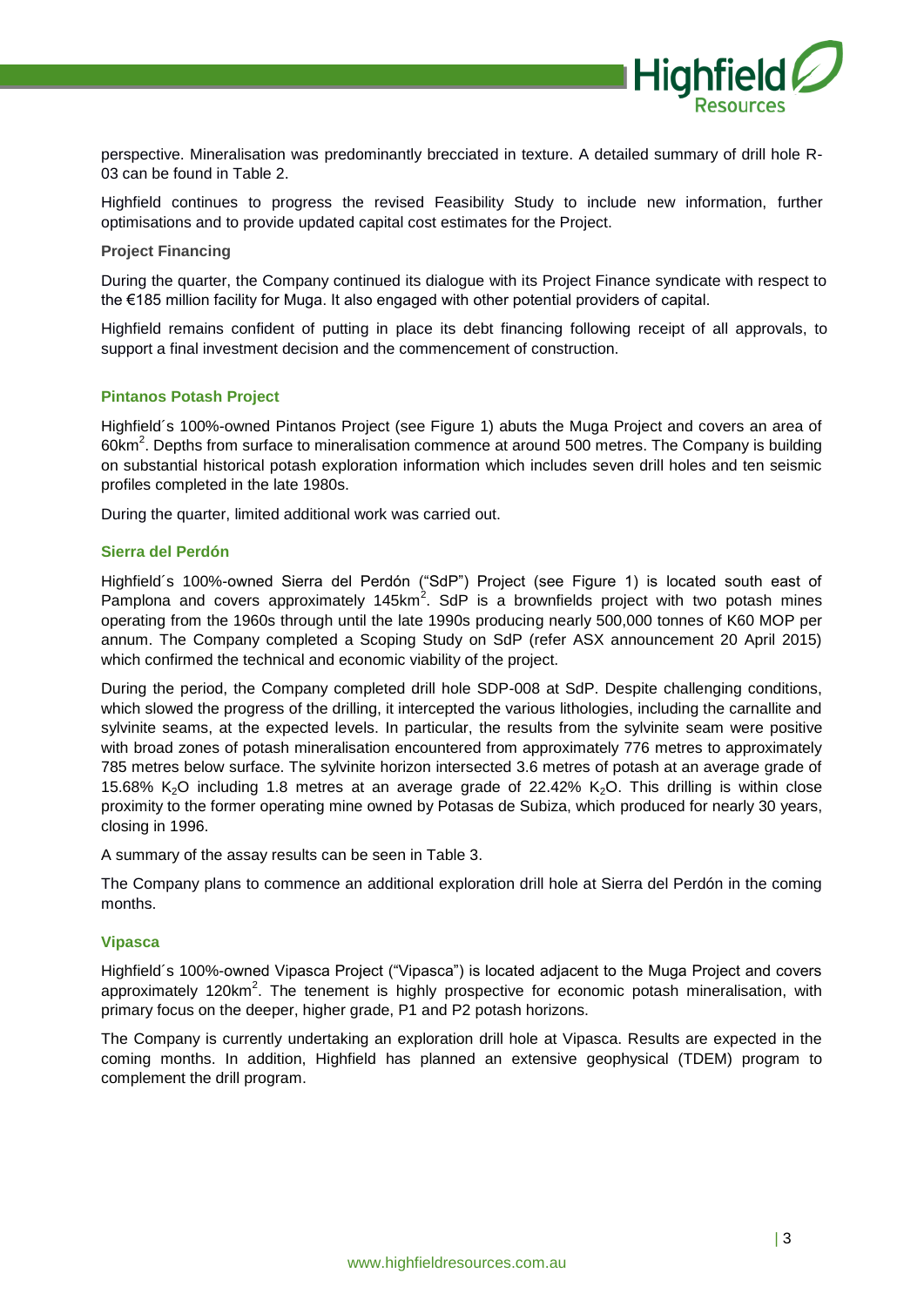

#### **Other Projects**

The Company has an additional 100%-owned project in the basin (see Figure 1) known as Izaga. Limited work was carried out on this project during the quarter.

# **Corporate**

A recent initiative has been the appointment of Spanish advisors to both Highfield and its local subsidiary, Geoalcali. These individuals are respected Spanish nationals who are able to provide insight to the Company as it seeks to cement Muga as a worthy and sustainable enterprise in the Navarra and Aragon Provinces of Spain. Mr Sixto Jimenez is a well-known business person in Navarra with international experience who remains very active in the business and community circles of Pamplona and continues to be a significant social commentator. Mr Isaac Querub is an internationally experienced and recognised business person who has held executive roles in the minerals industry including a senior position in Glencore. Both these individuals are anticipated to contribute significantly to the Company's long term sustainable success in Spain.

#### **Cash Position**

As at 30 June 2017, the Company had A\$69.6 million in cash on its balance sheet.

**For more information:**

**Highfield Resources**

Peter Albert Managing Director Ph: +34 617 872 100

Hayden Locke Investors Relations Ph: +44 7729 197 707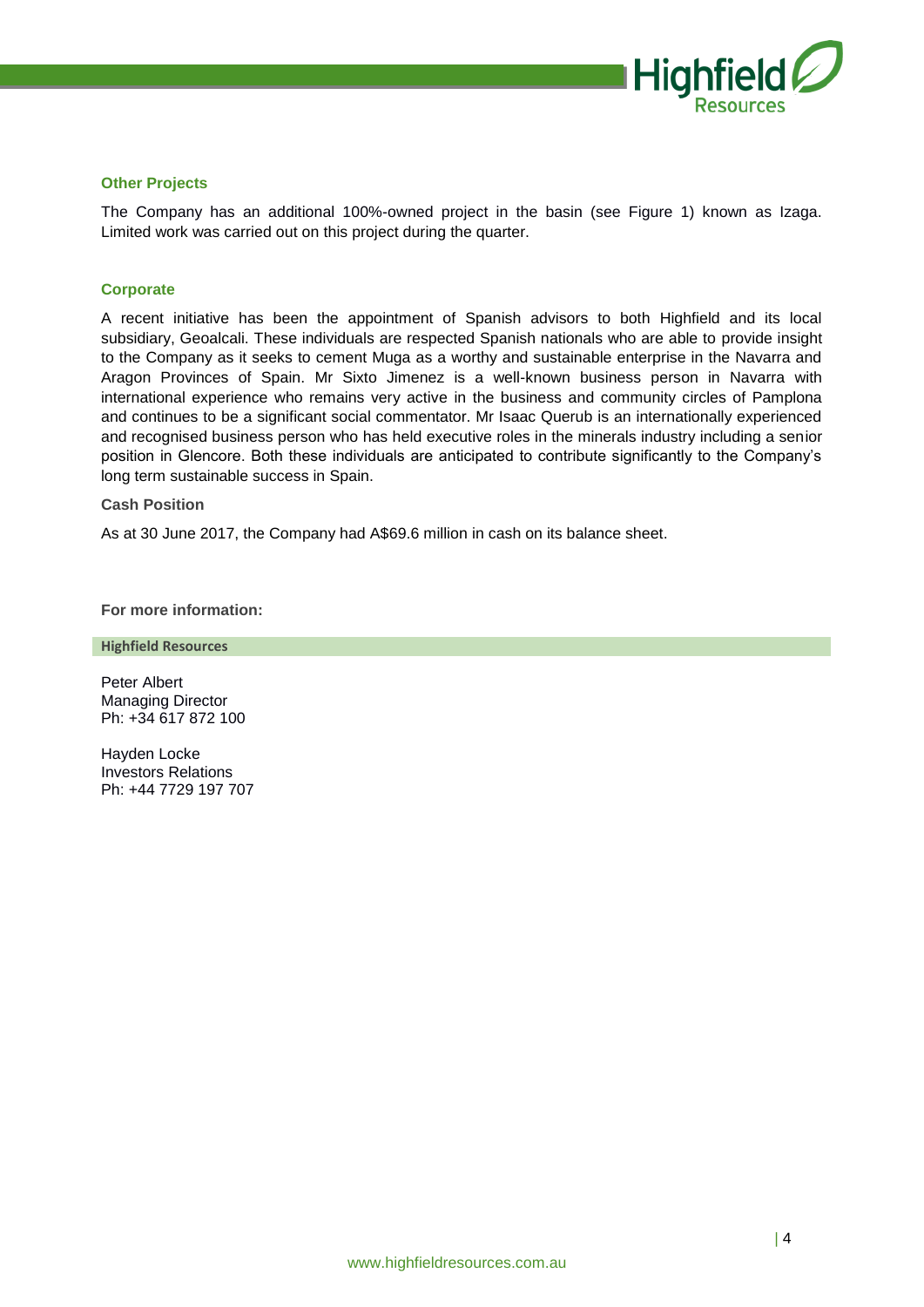

# **About Highfield Resources**

Highfield Resources is an ASX listed potash company with five 100%-owned projects located in Spain.

Highfield's Muga, Vipasca, Pintanos, Izaga and Sierra del Perdón potash projects are located in the Ebro potash producing basin in Northern Spain, covering a project area of more than 550km<sup>2</sup>. The Sierra del Perdón project includes two former operating potash mines.

The Company completed a Definitive Feasibility Study for its flagship Muga Project in March 2015, which was optimised in November 2015 to enhance operational efficiencies, sales and marketing activities and the life of mine. Highfield is awaiting a positive environmental declaration which will enable it to commence construction of the Mine.

In addition to the existing Muga Project, Highfield also has significant Exploration Targets for an extension to Muga, as well as for the Vipasca and Pintanos Potash Projects.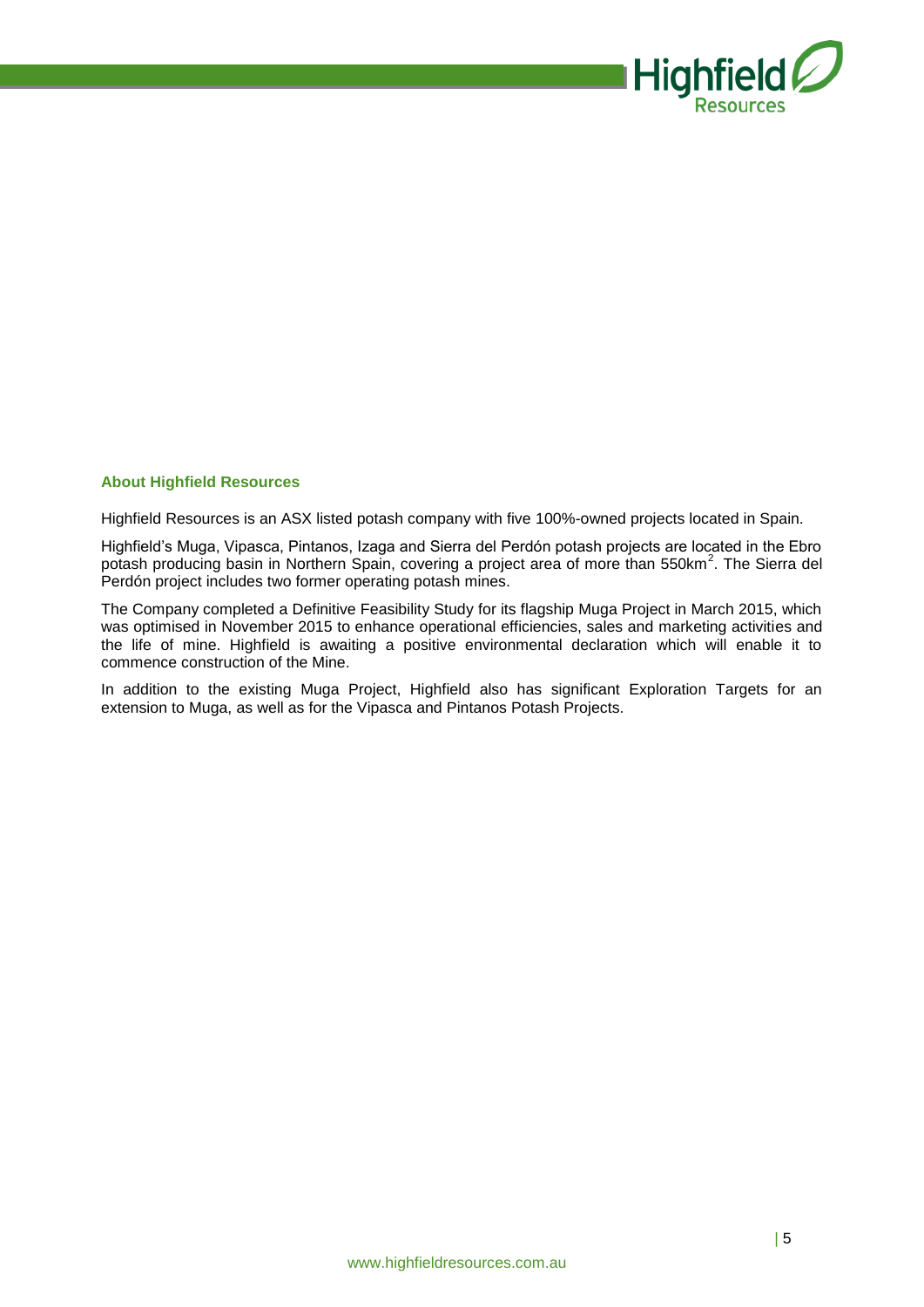



**Figure 1: Location of Highfield´s Muga, Vipasca, Pintanos, Izaga and Sierra del Perdón Projects in Northern Spain***\**

*\*The potential quantity and grade of the Exploration Target is conceptual in nature and there has been insufficient exploration to estimate a Mineral Resource and it is uncertain if further exploration will result in the estimation of a Mineral Resource*

# **Competent Persons Statement**

This ASX release was prepared by Mr. Peter Albert, Managing Director of Highfield Resources. The information in this release that relates to Ore Reserves, Mineral Resources, Exploration Results and Exploration Targets is based on information prepared by Mr José Antonio Zuazo Osinaga, Technical Director of CRN, S.A.; Mr Jesús Fernández Carrasco, Managing Director of CRN, S.A; and Mr Manuel Jesús Gonzalez Roldan, Geologist of CRN, S.A. Mr José Antonio Zuazo Osinaga and Mr Jesús Fernández Carrasco are licensed professional geologists in Spain, and are registered members of the European Federation of Geologists, an accredited organisation to which Competent Persons (CP) under JORC 2012 Code Reporting Standards must belong in order to report Exploration Results, Mineral Resources, Ore Reserves or Exploration Targets through the ASX. Mr José Antonio Zuazo Osinaga has sufficient experience which is relevant to the style of mineralisation and type of deposit under consideration and to the activity which they are undertaking to qualify as CP as defined in the 2012 edition of the JORC Australasian Code for the Reporting of Exploration Results, Mineral Resources and Ore Reserves.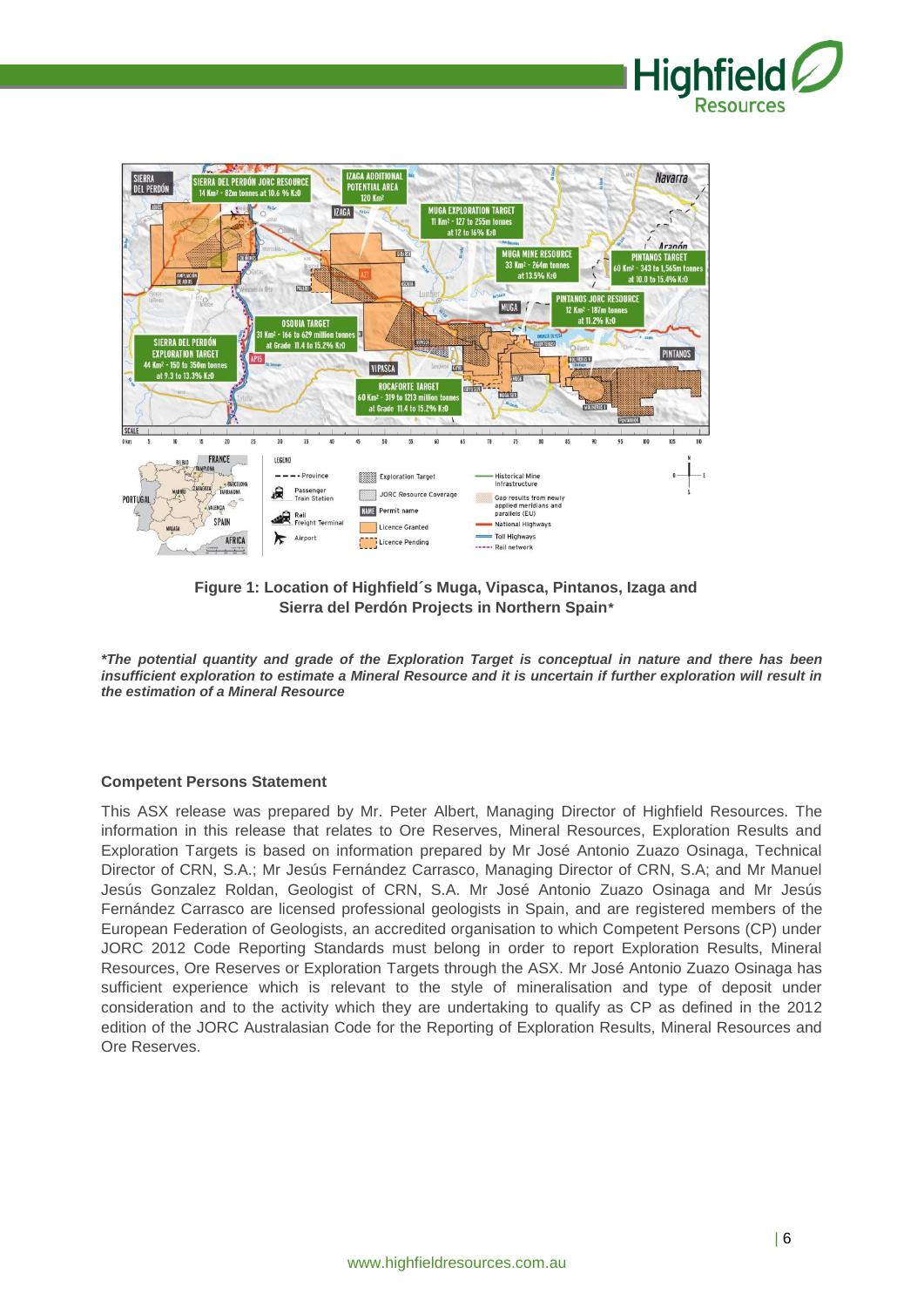

| <b>Project</b>    | <b>Region</b> | <b>Permit Name</b>      | <b>Permit Type</b> | <b>Applied</b> | <b>Granted</b> | Ref#          | Area $Km2$ | <b>Holder</b>       | <b>Structure</b> |
|-------------------|---------------|-------------------------|--------------------|----------------|----------------|---------------|------------|---------------------|------------------|
| Sierra del Perdón | Navarra       | Quiñones                | Investigation      | 19/07/2011     | 07/08/2012     | 35760         | 32.48      | <b>Geoalcali SL</b> | 100%             |
| Sierra del Perdón | Navarra       | <b>Adiós</b>            | Investigation      | 19/07/2011     | 07/08/2012     | 35770         | 75.60      | <b>Geoalcali SL</b> | 100%             |
| Sierra del Perdón | Navarra       | Amplicación de Adiós    | Investigation      | 26/10/2012     | 14/02/2014     | 35880         | 40.90      | Geoalcali SL        | 100%             |
|                   |               |                         |                    |                |                |               | 148.98     |                     |                  |
| Izaga             | Navarra       | Girardi                 | Investigation      | 28/04/2015     | 26/01/2017     | 35950         | 38.57      | Geoalcali SL        | 100%             |
| izaga             | Navarra       | Osquia                  | Investigation      | 28/04/2015     | 12/01/2017     | 35970         | 57.42      | Geoalcali SL        | 100%             |
| Izaga             | Navarra       | Palero                  | Investigation      | 12/05/2017     | Pending        | 36000         | 11.76      | <b>Geoalcali SL</b> | 100%             |
|                   |               |                         |                    |                |                |               | 107.75     |                     |                  |
| <b>Vipasca</b>    | Navarra       | Vipasca                 | Investigation      | 06/11/2013     | 11/12/2014     | 35900         | 38.92      | Geoalcali SL        | 100%             |
| Vipasca           | Navarra       | <b>Borneau</b>          | Investigation      | 28/04/2015     | 12/01/2017     | 35960         | 80.33      | <b>Geoalcali SL</b> | 100%             |
|                   |               |                         |                    |                |                |               | 119.25     |                     |                  |
| Muga              | Navarra       | Goyo                    | Investigation      | 19/07/2011     | 24/12/2012     | 35780         | 27.72      | <b>Geoalcali SL</b> | 100%             |
| Muga              | Navarra       | <b>Govo Sur</b>         | Investigation      | 25/07/2014     | Pending        | 35920         | 8.96       | Geoalcali SL        | 100%             |
| Muga              | Aragón        | Fronterizo              | Investigation      | 21/06/2012     | 05/02/2014     | Z-3502/N-3585 | 9.80       | <b>Geoalcali SL</b> | 100%             |
| Muga              | Aragón        | Muga                    | Investigation      | 29/05/2013     | 07/04/2014     | 3500          | 20.40      | Geoalcali SI        | 100%             |
| Muga              | Aragón        | Muga Sur                | Investigation      | 25/09/2014     | Pending        | 3524          | 7.28       | Geoalcali SL        | 100%             |
|                   |               |                         |                    |                |                |               | 74.16      |                     |                  |
| Pintanos          | Aragón        | Molineras <sub>10</sub> | Investigation      | 20/11/2012     | 06/03/2014     | 3495/10       | 18.20      | <b>Geoalcali SL</b> | 100%             |
| Pintanos          | Aragón        | Molineras 20            | Investigation      | 19/02/2013     | Pending        | 3495/20       | 16.80      | Geoalcali SL        | 100%             |
| <b>Pintanos</b>   | Aragón        | Puntarrón               | Investigation      | 08/05/2014     | Pending        | 3510          | 30.24      | <b>Geoalcali SL</b> | 100%             |
|                   |               |                         |                    |                |                |               | 65.24      |                     |                  |
|                   |               |                         |                    |                |                | <b>Total</b>  | 515.38     |                     |                  |
|                   |               |                         |                    |                |                |               |            |                     |                  |
| Muga              | Navarra       | Govo                    | Concession         | 10/12/2014     | Pendina        | 35780         | 14.79      | Geoalcali SL        | 100%             |
| Muga              | Aragón        | <b>Fronterizo</b>       | Concession         | 10/12/2014     | Pending        | Z-3502/N-3585 | 8.70       | Geoalcali SL        | 100%             |
| Muga              | Aragón        | Muga                    | Concession         | 10/12/2014     | Pending        | 3500          | 15.08      | Geoalcali SL        | 100%             |

**Table 1: Summary of Highfield's Mineral Interests as at 31 March 2017**

**Location:** All permits are located in Spain.

**Holder:** All permits are held by Geoalcali SL, a 100%-owned Spanish subsidiary of Highfield Resources Limited.

**Changes:** Permit applications for Permits *Osquia*, *Borneau* and *Girardi* were approved during the period.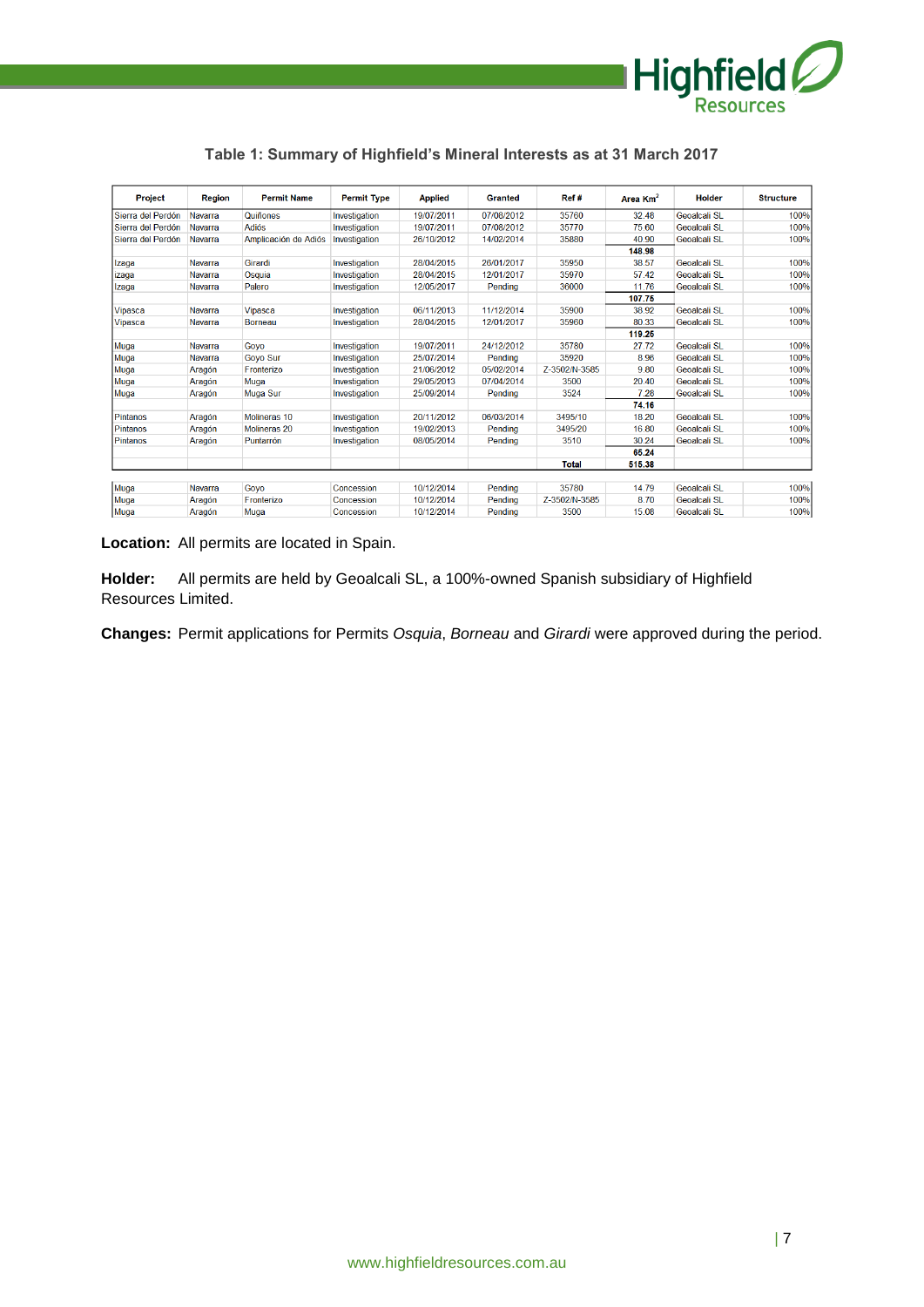

| Table 2: Summary of Drillhole R-03                         |      |                  |           |                               |                                                                                                                                   |            |           |                                       |          |                     |           |                            |
|------------------------------------------------------------|------|------------------|-----------|-------------------------------|-----------------------------------------------------------------------------------------------------------------------------------|------------|-----------|---------------------------------------|----------|---------------------|-----------|----------------------------|
|                                                            |      |                  |           |                               |                                                                                                                                   |            |           | DDH R-03 POTASH GRADES (ICP analysis) |          |                     |           |                            |
|                                                            |      |                  |           |                               |                                                                                                                                   | $K_2O(\%)$ | $MgO(\%)$ | Na <sub>2</sub> O( <sub>%</sub> )     | $Cl(\%)$ | SO <sub>4</sub> (%) | $CaO(\%)$ | Water<br><b>Insolubles</b> |
| "PA" Seam                                                  |      |                  | Average   | 5.29                          | 0.27                                                                                                                              | 28.99      | 37.81     | 3.51                                  | 2.48     | 29.43               |           |                            |
|                                                            | From | 502.2            | to        | 505.5                         | max. Value                                                                                                                        | 13.07      | 0.41      | 33.16                                 | 43.10    | 4.58                | 3.01      | 39.99                      |
|                                                            |      | Thickness: 3.3 m |           |                               | min. Value                                                                                                                        | 1.63       | 0.17      | 24.80                                 | 31.60    | 2.85                | 2.17      | 18.14                      |
| "PA" Seam                                                  |      |                  |           | "PA" Seam (Selected interval) | Average                                                                                                                           | 8.75       | 0.26      | 29.69                                 | 40.98    | 3.88                | 2.72      | 22.79                      |
|                                                            | From | 504              | to        | 505.2                         | max. Value                                                                                                                        | 13.07      | 0.33      | 33.16                                 | 43.10    | 2.85                | 3.01      | 28.24                      |
|                                                            |      | Thickness: 1.2 m |           |                               | min. Value                                                                                                                        | 6.23       | 0.18      | 27.50                                 | 37.60    | 2.85                | 2.17      | 18.14                      |
|                                                            |      |                  | "PB" Seam |                               | Average                                                                                                                           | 10.46      | 0.11      | 29.35                                 | 42.01    | 3.53                | 2.34      | 23.93                      |
|                                                            |      | From 505.8       | to        | 508.5                         | max. Value                                                                                                                        | 19.51      | 0.18      | 34.64                                 | 44.50    | 4.58                | 3.01      | 29.93                      |
|                                                            |      | Thickness: 2.7 m |           |                               | min. Value                                                                                                                        | 3.35       | 0.05      | 25.01                                 | 40.20    | 2.73                | 1.76      | 18.14                      |
| "PB" Seam                                                  |      |                  |           | "PB" Seam (Selected Interval) | Average                                                                                                                           | 14.82      | 0.09      | 26.73                                 | 40.96    | 4.58                | 2.71      | 17.73                      |
|                                                            | From | 506.7            | to        | 508.2                         | max. Value                                                                                                                        | 19.51      | 0.12      | 30.20                                 | 43.90    | 4.88                | 2.85      | 26.65                      |
|                                                            |      | Thickness: 1.5 m |           |                               | min. Value                                                                                                                        | 9.11       | 0.05      | 25.01                                 | 38.70    | 4.28                | 2.53      | 10.45                      |
|                                                            |      |                  |           |                               |                                                                                                                                   |            |           |                                       |          |                     |           |                            |
| Notes:                                                     |      |                  |           |                               |                                                                                                                                   |            |           |                                       |          |                     |           |                            |
|                                                            |      |                  |           |                               | 1. Chemical analysis conducted by ALS Global (Galway, Ireland)                                                                    |            |           |                                       |          |                     |           |                            |
|                                                            |      |                  |           |                               | 2. ICP (inductively coupled plasma) quantitative method                                                                           |            |           |                                       |          |                     |           |                            |
|                                                            |      |                  |           |                               | 3. Intervals are cored intervals (versus true thickness intervals). Conversion to true thickness pending updated structural model |            |           |                                       |          |                     |           |                            |
| 4. Composite grades calculated as length-weighted averages |      |                  |           |                               |                                                                                                                                   |            |           |                                       |          |                     |           |                            |

**Table 3: Summary of Drillhole SDP-008** DDH SDP-008 POTASH GRADES (ICP analysis)

|                              |                                                                                                                                   |                | $K_2O(\%)$ | $MgO(\%)$         | Na, O(%) | Cl(X) | $SO_4(\%)$ | $CaO(\%)$         | <b>Water</b><br><b>Insolubles</b> |
|------------------------------|-----------------------------------------------------------------------------------------------------------------------------------|----------------|------------|-------------------|----------|-------|------------|-------------------|-----------------------------------|
|                              | <b>Upper Carnallite Seam</b>                                                                                                      | <b>Average</b> | 10.31      | 8.34              | 19.02    | 47.44 | 1.49       | 0.98              | 6.26                              |
|                              | From 776.25<br>to<br>777.75                                                                                                       | max. Value     | 12.17      | 10.23             | 28.85    | 50.90 | 1.98       | 1.29              | 9.08                              |
|                              | Thickness: 1.5 m                                                                                                                  | min. Value     | 6.47       | 5.01              | 13.55    | 44.20 | 1.17       | 0.77              | 3.91                              |
| <b>Upper Carnallite Seam</b> | <b>Upper Carnallite (Selected interval)</b>                                                                                       | <b>Average</b> | 11.28      | 9.18              | 16.56    | 46.58 | 1.36       | 0.91              | 6.06                              |
|                              | From 776.25 to<br>777.45                                                                                                          | max. Value     | 12.17      | 10.63             | 22.85    | 48.80 | 1.71       | 1.13              | 9.08                              |
|                              | Thickness: 1.2 m                                                                                                                  | min. Value     | 8.85       | 2.85              | 13.55    | 44.20 | 1.17       | 0.77              | 3.91                              |
|                              | <b>Lower Carnallite Seam</b>                                                                                                      | <b>Average</b> | 8.78       | 6.87              | 21.79    | 47.31 | 2.57       | 1.60              | 6.36                              |
|                              | From 778.65<br>to<br>781.05                                                                                                       | max. Value     | 1.59       | 10.63             | 30.87    | 49.40 | 3.51       | 2.22              | 13.75                             |
|                              | Thickness: 2.4 m                                                                                                                  | min. Value     | 0.59       | 2.85              | 11.71    | 45.40 | 1.35       | 0.83              | 1.66                              |
| Lower Carnallite Seam        | <b>Lower Carnallite (Selected Interval)</b>                                                                                       | <b>Average</b> | 10.47      | 8.11              | 18.56    | 47.04 | 2.06       | 1.29              | 4.84                              |
|                              | From 778.65<br>780.15<br>to                                                                                                       | max. Value     | 13.73      | 10.63             | 25.88    | 49.00 | 2.61       | 1.68              | 8.53                              |
|                              | Thickness: 1.5 m                                                                                                                  | min. Value     | 7.60       | 4.87              | 11.71    | 45.40 | 1.35       | 0.83              | 2.54                              |
|                              | <b>Sylvinite Seam</b>                                                                                                             | <b>Average</b> | 15.68      | 0.84              | 29.52    | 48.21 | 4.95       | $2.79-$           | 7.12                              |
|                              | 786.15<br>From 782.55<br>to                                                                                                       | max. Value     | 32.16      | 4.68              | 38.96    | 54.00 | 6.53       | 3.82              | 10.25                             |
|                              | Thickness: 3.6 m                                                                                                                  | min. Value     | 1.55       | 0.23              | 19.95    | 45.70 | 3.42       | 1.57              | 1.98                              |
| Sylvinite Seam               | Sylvinite (Selected interval)                                                                                                     | <b>Average</b> | 22.42      | 0.30 <sub>1</sub> | 27.09    | 49.12 | 4.75       | 2.52 <sub>1</sub> | 4.79                              |
|                              | From 784.05<br>to<br>785.85                                                                                                       | max. Value     | 32.16      | 0.41              | 36.13    | 54.00 | 6.53       | 2.52              | 6.89                              |
|                              | Thickness: 1.8 m                                                                                                                  | min. Value     | 9.40       | 0.28              | 19.95    | 45.90 | 3.42       | 3.75              | 1.98                              |
|                              |                                                                                                                                   |                |            |                   |          |       |            |                   |                                   |
| Notes:                       |                                                                                                                                   |                |            |                   |          |       |            |                   |                                   |
|                              | 1. Chemical analysis conducted by ALS Global (Galway, Ireland)                                                                    |                |            |                   |          |       |            |                   |                                   |
|                              | 2. ICP (inductively coupled plasma) quantitative method                                                                           |                |            |                   |          |       |            |                   |                                   |
|                              | 3. Intervals are cored intervals (versus true thickness intervals). Conversion to true thickness pending updated structural model |                |            |                   |          |       |            |                   |                                   |
|                              | 4. Composite grades calculated as length-weighted averages                                                                        |                |            |                   |          |       |            |                   |                                   |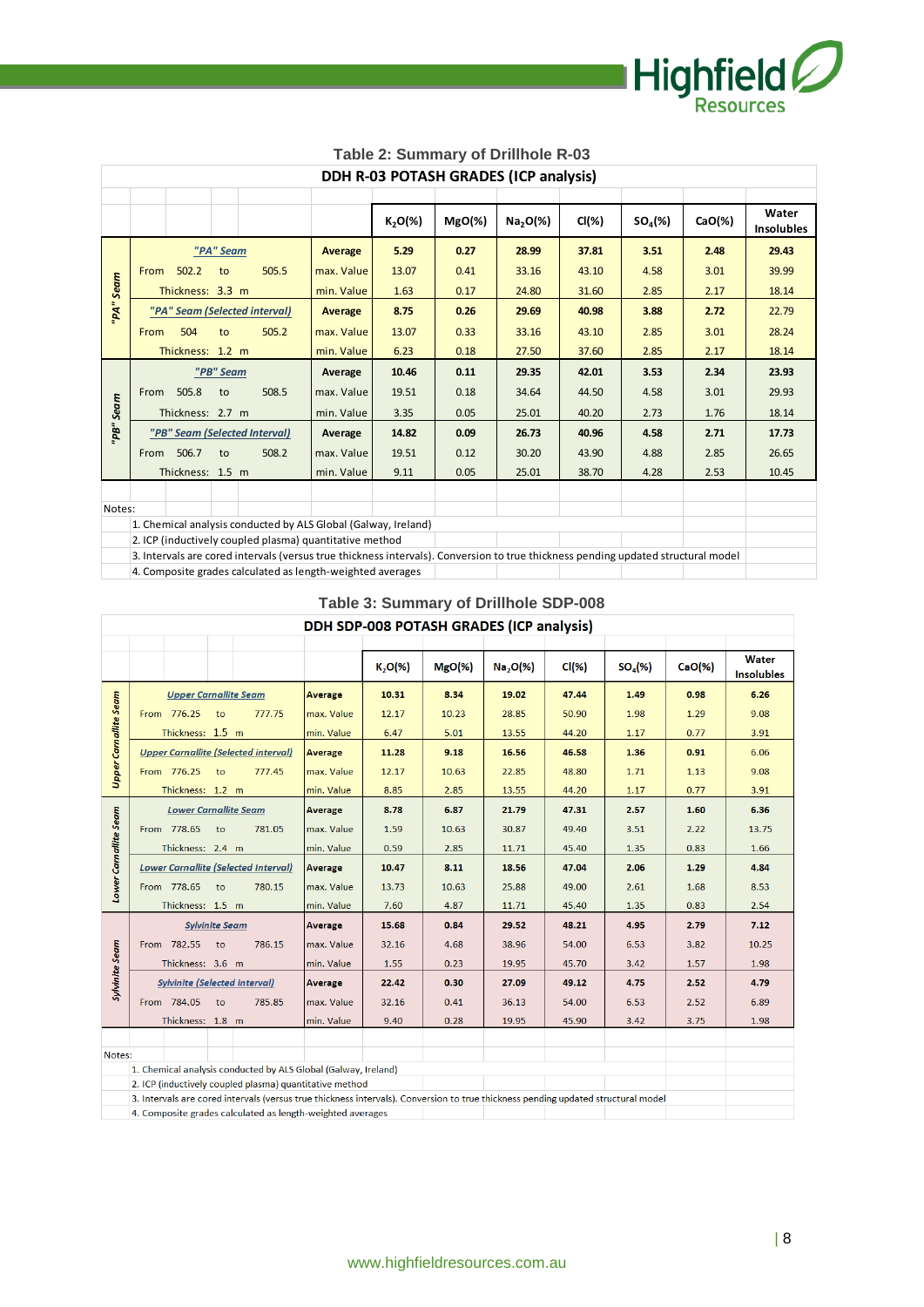

# **Section 1 Sampling Techniques and Data**

|                                    | <b>Occilon</b> Poditipling recrimques and Data                                                                                                                                                                                                                                                                                                                                                                                                                                                                                                                                                                                 |                                                                                                                                                                                                                                                                                                                                                                                                                                                                                                                                                                                                                                                                                                                                                                                                     |
|------------------------------------|--------------------------------------------------------------------------------------------------------------------------------------------------------------------------------------------------------------------------------------------------------------------------------------------------------------------------------------------------------------------------------------------------------------------------------------------------------------------------------------------------------------------------------------------------------------------------------------------------------------------------------|-----------------------------------------------------------------------------------------------------------------------------------------------------------------------------------------------------------------------------------------------------------------------------------------------------------------------------------------------------------------------------------------------------------------------------------------------------------------------------------------------------------------------------------------------------------------------------------------------------------------------------------------------------------------------------------------------------------------------------------------------------------------------------------------------------|
| <b>Criteria</b><br><b>Sampling</b> | <b>JORC Code explanation</b>                                                                                                                                                                                                                                                                                                                                                                                                                                                                                                                                                                                                   | <b>Commentary</b>                                                                                                                                                                                                                                                                                                                                                                                                                                                                                                                                                                                                                                                                                                                                                                                   |
| techniques                         | Nature and quality of sampling (e.g. cut<br>$\bullet$<br>channels, random chips, or specific<br>specialised industry standard<br>measurement tools appropriate to the<br>minerals under investigation, such as<br>down hole gamma sondes, or handheld<br>XRF instruments, etc.). These examples<br>should not be taken as limiting the broad<br>meaning of sampling.                                                                                                                                                                                                                                                           | Exploration Diamond Core (DD) drilling was completed. Core was recovered and<br>$\bullet$<br>sampled on 0.3 metre downhole intervals. Each segment of core was logged,<br>photographed and, following being marked and number, each sample was halved,<br>with a quarter core sent to be assayed.<br>Drilling was completed using a saturated brine to limit core loss as a result of water<br>$\bullet$<br>based fluid contact with the salt horizons.                                                                                                                                                                                                                                                                                                                                             |
|                                    | Include reference to measures taken to<br>$\bullet$<br>ensure sample representivity and the<br>appropriate calibration of any<br>measurement tools or systems used.                                                                                                                                                                                                                                                                                                                                                                                                                                                            | Drill hole locations were surveyed using GPS, and by a professional surveyor prior to<br>$\bullet$<br>commencement and post the completion of drilling.<br>Certified Reference Materials (CRM) are inserted on a ratio of 1:20 and blanks are<br>$\bullet$<br>inserted on a ratio of 1:50 into sample streams to assess the accuracy, precision and<br>methodology of the external laboratories used. In addition, duplicate samples were<br>inserted on a ratio of 1:20 for Quality Assurance purposes.<br>ALS laboratories undertook their own duplicate, CRM and blank sample insertion.<br>$\bullet$<br>Examination of the QA/QC sample data indicates satisfactory performance of field<br>sampling protocols and assay laboratories providing acceptable levels of precision<br>and accuracy. |
|                                    | Aspects of the determination of<br>$\bullet$<br>mineralisation that are Material to the<br>Public Report. In cases where 'industry<br>standard' work has been done this<br>would be relatively simple (e.g. 'reverse<br>circulation drilling was used to obtain 1<br>m samples from which 3 kg was<br>pulverised to produce a 30 g charge for<br>fire assay'). In other cases more<br>explanation may be required, such as<br>where there is coarse gold that has<br>inherent sampling problems. Unusual<br>commodities or mineralisation types<br>(e.g. submarine nodules) may warrant<br>disclosure of detailed information. | Core is sawed using hydraulic oil as the lubricating agent to minimise core loss. Half<br>$\bullet$<br>core is retained and shrink wrapped to ensure it is well preserved should further<br>assaying be required.<br>Quarter core for assaying was bagged and secured with plastic ties for shipping to<br>external laboratory for assaying. Samples were crushed, ground and split in Seville,<br>Spain prior to being shipped to ALS Labs in Galway, Ireland. Cored samples were<br>assayed using inductively coupled plasma-optical emission spectrometry and X-ray<br>fluorescence (XRF).                                                                                                                                                                                                       |
| <b>Drilling</b><br>techniques      | Drill type (e.g., core, reverse circulation,<br>$\bullet$<br>open-hole hammer, rotary air blast,<br>auger, Bangka, sonic, etc.) and details<br>(e.g., core diameter, triple or standard<br>tube, depth of diamond tails, face-<br>sampling bit or other type, whether core<br>is oriented and if so, by what method,<br>etc.).                                                                                                                                                                                                                                                                                                 | Drilling was completed by DD method.                                                                                                                                                                                                                                                                                                                                                                                                                                                                                                                                                                                                                                                                                                                                                                |
| Drill sample<br>recovery           | Method of recording and assessing core<br>$\bullet$<br>and chip sample recoveries and results<br>assessed.                                                                                                                                                                                                                                                                                                                                                                                                                                                                                                                     | Core was boxed at the rig and transported to the core shed at Beriain for logging,<br>$\bullet$<br>photographing, halving and shrink wrapping. Sample quality and recovery were<br>considered to be suitable.                                                                                                                                                                                                                                                                                                                                                                                                                                                                                                                                                                                       |
|                                    | Measures taken to maximise sample<br>$\bullet$<br>recovery and ensure representative<br>nature of the samples                                                                                                                                                                                                                                                                                                                                                                                                                                                                                                                  | The drilling was completed using HQ core to maximise core recovery.<br>$\bullet$<br>Drilling through the evaporite horizon was conducted with a saturated brine drilling<br>$\bullet$<br>mud, which aims to minimise dissolution due to the use of water based drilling fluids.                                                                                                                                                                                                                                                                                                                                                                                                                                                                                                                     |
|                                    | Whether a relationship exists between<br>$\bullet$<br>sample recovery and grade and whether<br>sample bias may have occurred due to<br>preferential loss/gain of fine/coarse<br>material.                                                                                                                                                                                                                                                                                                                                                                                                                                      | The core recovery is of an acceptable level and no bias is expected from any sample<br>$\bullet$<br>losses.                                                                                                                                                                                                                                                                                                                                                                                                                                                                                                                                                                                                                                                                                         |
| Logging                            | Whether core and chip samples have<br>$\bullet$<br>been geologically and geotechnically<br>logged to a level of detail to support<br>appropriate Mineral Resource<br>estimation, mining studies and                                                                                                                                                                                                                                                                                                                                                                                                                            | Core has been logged for lithology, alteration, mineral assemblage and structure.<br>$\bullet$<br>Geotechnical parameters logged: length recovery, RQD, bed degree, fault/fracture<br>(length, fill and degree)                                                                                                                                                                                                                                                                                                                                                                                                                                                                                                                                                                                     |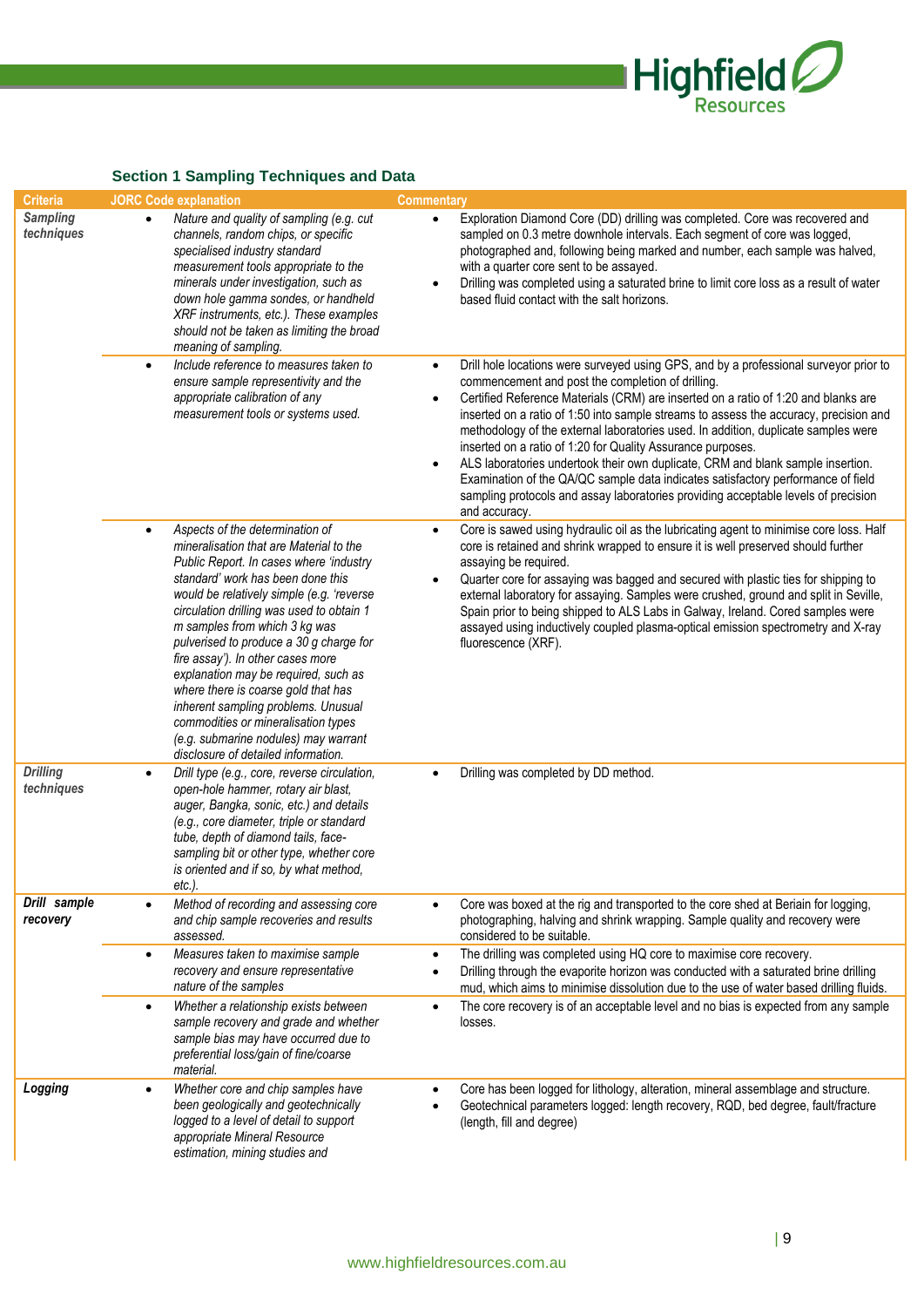

| <b>Criteria</b>                                                     | <b>JORC</b> Code explanation                                                                                                                                                                                                                     | <b>Commentary</b>                                                                                                                                                                                                                                                                                                                                                                                                                                               |  |  |  |  |
|---------------------------------------------------------------------|--------------------------------------------------------------------------------------------------------------------------------------------------------------------------------------------------------------------------------------------------|-----------------------------------------------------------------------------------------------------------------------------------------------------------------------------------------------------------------------------------------------------------------------------------------------------------------------------------------------------------------------------------------------------------------------------------------------------------------|--|--|--|--|
|                                                                     | metallurgical studies.                                                                                                                                                                                                                           |                                                                                                                                                                                                                                                                                                                                                                                                                                                                 |  |  |  |  |
|                                                                     | Whether logging is qualitative or<br>$\bullet$<br>quantitative in nature. Core (or costean,<br>channel, etc.) photography                                                                                                                        | Logging is qualitative in nature. All core was photographed and remaining half core<br>shrink wrapped for preservation.                                                                                                                                                                                                                                                                                                                                         |  |  |  |  |
|                                                                     | The total length and percentage of the<br>$\bullet$<br>relevant intersections logged.                                                                                                                                                            | Core was logged and photographed at 0.3 metre intervals.<br>$\bullet$                                                                                                                                                                                                                                                                                                                                                                                           |  |  |  |  |
| Sub-<br>sampling<br>techniques<br>and sample<br>preparation         | If core, whether cut or sawn and whether<br>quarter, half or all core taken.                                                                                                                                                                     | Half core was shrink wrapped and retained in storage.<br>$\bullet$<br>Quarter core was sent for assaying.<br>$\bullet$<br>Quarter core was retained for metallurgical testing purposes.                                                                                                                                                                                                                                                                         |  |  |  |  |
|                                                                     | If non-core, whether riffled, tube<br>$\bullet$<br>sampled, rotary split, etc. and whether<br>sampled wet or dry.                                                                                                                                | Not applicable.<br>$\bullet$                                                                                                                                                                                                                                                                                                                                                                                                                                    |  |  |  |  |
|                                                                     | For all sample types, the nature, quality<br>$\bullet$<br>and appropriateness of the sample<br>preparation technique.                                                                                                                            | Samples were quarter core taken at 0.3 metre intervals downhole. All samples were<br>sent to an external laboratory for preparation and assaying.                                                                                                                                                                                                                                                                                                               |  |  |  |  |
|                                                                     | Quality control procedures adopted for<br>$\bullet$<br>all sub-sampling stages to maximise<br>representivity of samples.                                                                                                                         | Sawing of core was conducted using oil based lubricant to minimise dissolution.<br>$\bullet$                                                                                                                                                                                                                                                                                                                                                                    |  |  |  |  |
|                                                                     | Measures taken to ensure that the<br>sampling is representative of the in situ<br>material collected, including for instance<br>results for field duplicate/second-half<br>sampling.                                                             | Duplicate samples were taken on a 1:20 basis and submitted to the laboratory with the<br>other samples. These showed acceptable levels of variation and repeatability.                                                                                                                                                                                                                                                                                          |  |  |  |  |
|                                                                     | Whether sample sizes are appropriate to<br>$\bullet$<br>the grain size of the material being<br>sampled.                                                                                                                                         | Sample sizes are appropriate for the mineralisation type.                                                                                                                                                                                                                                                                                                                                                                                                       |  |  |  |  |
| <b>Quality</b><br>of<br>data<br>assay<br>and<br>laboratory<br>tests | The nature, quality and appropriateness<br>of the assaying and laboratory<br>procedures used and whether the<br>technique is considered partial or total.                                                                                        | Assaying was conducted using ICP-OES and XRF, which are modern industry<br>standards<br>These are considered to be total mineral measurements.                                                                                                                                                                                                                                                                                                                  |  |  |  |  |
|                                                                     | For geophysical tools, spectrometers,<br>handheld XRF instruments, etc., the<br>parameters used in determining the<br>analysis including instrument make and<br>model, reading times, calibrations<br>factors applied and their derivation, etc. | No handheld devices were used to estimate the grade or mineralogical composition of<br>$\bullet$<br>the assays for the purposes of this release.<br>Parameters in chemical analysis: K <sub>2</sub> O, MgO, Na <sub>2</sub> O, Cl, SO <sub>4,</sub> CaO, water insolubles                                                                                                                                                                                       |  |  |  |  |
|                                                                     | Nature of quality control procedures<br>$\bullet$<br>adopted (e.g. standards, blanks,<br>duplicates, external laboratory checks)<br>and whether acceptable levels of<br>accuracy (i.e. lack of bias) and precision<br>have been established.     | Both Highfield and ALS maintained independent QA/QC programs including the<br>$\bullet$<br>insertion of Certified Reference Material (CRM), duplicates and blanks.<br>In addition, check samples were submitted to an "umpire" laboratory - Saskatoon<br>Research Centre (SRC)<br>Duplicates showed acceptable levels of internal agreement.<br>$\bullet$<br>Accuracy and precision of the CRM, duplicate and blanks are within acceptable levels.<br>$\bullet$ |  |  |  |  |
| <b>Verification</b><br>of sampling<br>and<br>assaying               | The verification of significant<br>$\bullet$<br>intersections by either independent or<br>alternative company personnel.                                                                                                                         | DD core limits potential for in hole contamination.<br>$\bullet$<br>ALS assayed all samples using both the ICP-OES methodology and XRF. These<br>$\bullet$<br>methods showed acceptable levels of agreement to support the precision of the<br>testing program.                                                                                                                                                                                                 |  |  |  |  |
|                                                                     | The use of twinned holes.<br>$\bullet$                                                                                                                                                                                                           | No holes were required to be twinned in this program.<br>$\bullet$                                                                                                                                                                                                                                                                                                                                                                                              |  |  |  |  |
|                                                                     | Documentation of primary data, data<br>$\bullet$<br>entry procedures, data verification, data<br>storage (physical and electronic)<br>protocols.                                                                                                 | Highfield receives all assay data directly from the laboratories in electronic format (xls<br>$\bullet$<br>or csv). This is transferred to a master database and is monitored for QA/QC<br>purposes.                                                                                                                                                                                                                                                            |  |  |  |  |
|                                                                     | Discuss any adjustment to assay data.<br>$\bullet$                                                                                                                                                                                               | No adjustments were made to assay data.<br>$\bullet$                                                                                                                                                                                                                                                                                                                                                                                                            |  |  |  |  |
| Location of<br>data points                                          | Accuracy and quality of surveys used to<br>$\bullet$<br>locate drill holes (collar and down-hole<br>surveys), trenches, mine workings and<br>other locations used in Mineral                                                                     | All new locations were surveyed before and after drilling by a licenced surveyor.                                                                                                                                                                                                                                                                                                                                                                               |  |  |  |  |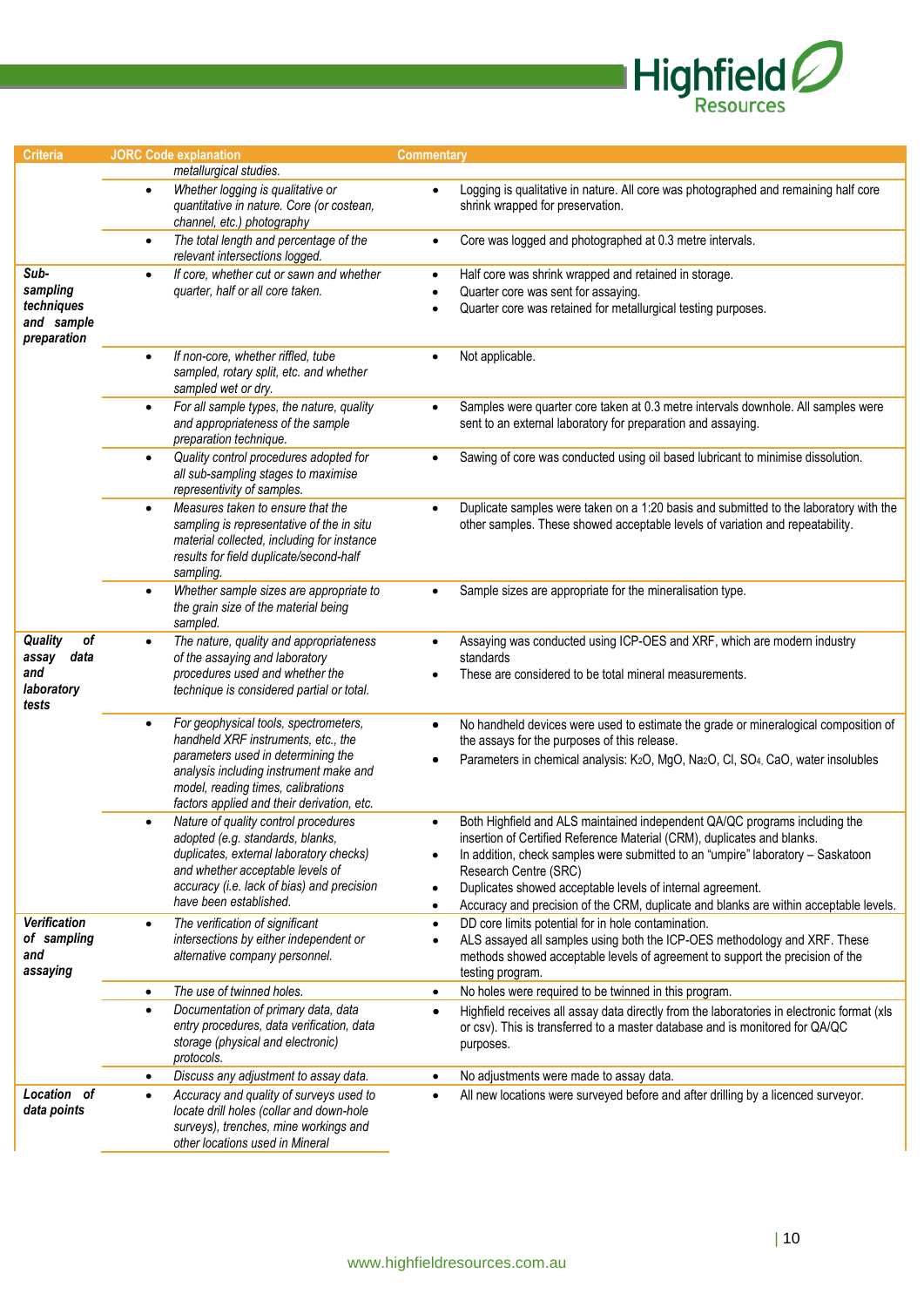

| <b>Criteria</b>                                                                  | <b>JORC Code explanation</b>                                                                                                                                                                                                                             | Commentary                                                                                                                                                                                                                                                           |
|----------------------------------------------------------------------------------|----------------------------------------------------------------------------------------------------------------------------------------------------------------------------------------------------------------------------------------------------------|----------------------------------------------------------------------------------------------------------------------------------------------------------------------------------------------------------------------------------------------------------------------|
|                                                                                  | Resource estimation.                                                                                                                                                                                                                                     |                                                                                                                                                                                                                                                                      |
|                                                                                  | Specification of the grid system used.<br>$\bullet$                                                                                                                                                                                                      | Grid systems used were European Datum 50, updated to European Terrestrial<br>$\bullet$<br>Reference System 1989 (ETRS89) for compatibility with modern survey information.                                                                                           |
|                                                                                  | Quality and adequacy of topographic<br>$\bullet$<br>control.                                                                                                                                                                                             | All new locations were surveyed before and after drilling by a licenced surveyor.<br>$\bullet$<br>A specific report is prepared for each drillhole                                                                                                                   |
| Data<br>spacing and<br>distribution                                              | Data spacing for reporting of Exploration<br>Results.                                                                                                                                                                                                    | The results reported are within 500 metres of other drilling and are considered to be<br>$\bullet$<br>"infill" in nature.                                                                                                                                            |
|                                                                                  | Whether the data spacing and<br>$\bullet$<br>distribution is sufficient to establish the<br>degree of geological and grade<br>continuity appropriate for the Mineral<br>Resource and Ore Reserve estimation<br>procedure(s) and classifications applied. | Not applicable.                                                                                                                                                                                                                                                      |
|                                                                                  | Whether sample compositing has been<br>$\bullet$<br>applied.                                                                                                                                                                                             | Samples have been composited over the thickness of the identified potash bed for<br>reporting purposes.                                                                                                                                                              |
| <b>Orientation</b><br>of data<br>in<br>relation<br>to<br>geological<br>structure | Whether the orientation of sampling<br>$\bullet$<br>achieves unbiased sampling of possible<br>structures and the extent to which this is<br>known, considering the deposit type.                                                                         | The general strike of geology in the basin is NW-SE orientation.<br>$\bullet$<br>Drilling was conducted vertically, logging noted the orientation of the structure to<br>ensure adjustments were made to determine "true thickness".                                 |
|                                                                                  | If the relationship between the drilling<br>$\bullet$<br>orientation and the orientation of key<br>mineralised structures is considered to<br>have introduced a sampling bias, this<br>should be assessed and reported if<br>material                    | Drilling was vertical. This was taken into account to calculate the "true thicknesses" of<br>the mineralisation intersected.                                                                                                                                         |
| Sample<br>security                                                               | The measures taken to ensure sample<br>$\bullet$<br>security.                                                                                                                                                                                            | Chain of custody is managed by Highfield. Core is boxed at the rig and transported to<br>a secure facility for logging, photographing and quartering. Following this, samples for<br>assay were bagged and secured with zip locks to be shipped to ALS laboratories. |
| <b>Audits</b><br>or<br>reviews                                                   | The results of any audits or reviews of<br>sampling techniques and data.                                                                                                                                                                                 | Audits and reviews are ongoing. These consistently show the methods applied by the<br>$\bullet$<br>Company are acceptable.                                                                                                                                           |

#### **Section Reporting of Exploration Results**

(Criteria listed in the preceding section also apply to this section.)

| <b>Criteria</b>                                            | <b>JORC Code explanation</b>                                                                                                                                                                                                                                                                   | <b>Commentary</b>                                                                                                                                                                                                                                                                                                                                                                                                                                                                                                  |
|------------------------------------------------------------|------------------------------------------------------------------------------------------------------------------------------------------------------------------------------------------------------------------------------------------------------------------------------------------------|--------------------------------------------------------------------------------------------------------------------------------------------------------------------------------------------------------------------------------------------------------------------------------------------------------------------------------------------------------------------------------------------------------------------------------------------------------------------------------------------------------------------|
| <b>Mineral</b><br>tenement and<br>land<br>tenure<br>status | Type, reference name/number, location<br>and ownership including agreements or<br>material issues with third parties such as<br>joint ventures, partnerships, overriding<br>royalties, native title interests, historical<br>sites, wilderness or national park and<br>environmental settings. | The Pintanos tenements was issued as an Investigation Permit (PI) by the Spanish<br>authorities under reference number 3495/10 on 6/03/2014. Molineras 20 and<br>Puntarrón are pending. Muga tenements were issued as a PI under reference<br>number of 3500 on 07/04/2014. Quiñones was issued as a PI under reference<br>number of 35760 on 07/08/2012 and extended on 02/10/2015<br>Highfield owns the rights 100%. There are no JVs, partnerships, royalties or other<br>relating to the Investigation Permit. |
|                                                            | The security of the tenure held at the<br>time of reporting along with any known<br>impediments to obtaining a license to<br>operate in the area.                                                                                                                                              | Highfield has completed a legal review which concluded its tenure to be secure.                                                                                                                                                                                                                                                                                                                                                                                                                                    |
| <b>Exploration</b><br>done by other<br>parties             | Acknowledgment and appraisal of<br>exploration by other parties.                                                                                                                                                                                                                               | Historical exploration was completed by E.N. Adaro in 1989-1990, however, potash<br>was first discovered as early as 1927.<br>Historical production occurred at the Potasas de Subiza and Potasas de Navarra<br>mines, located close to the Sierra del Perdón Project.                                                                                                                                                                                                                                             |
| Geology                                                    | Deposit type, geological setting and<br>style of mineralisation.                                                                                                                                                                                                                               | The deposit is an evaporite or chemical sedimentary type deposit. Its genesis is that<br>$\bullet$<br>of a restricted marine sedimentary basin influenced by eustacy, sea floor subsidence<br>and/or uplift of sedimentary units.<br>The potash deposits are Upper Eocene, with evaporites accumulating in an                                                                                                                                                                                                      |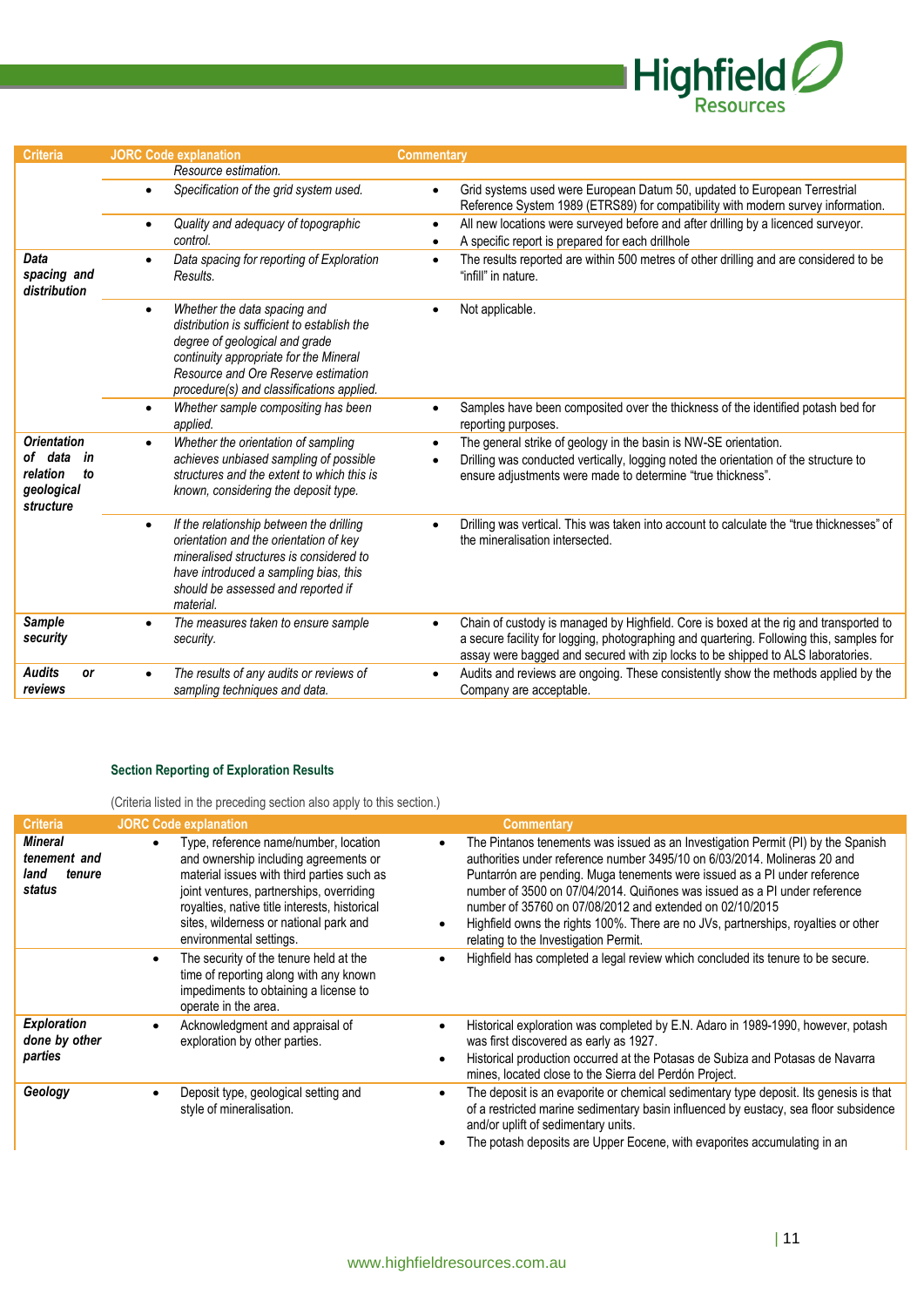

| <b>Criteria</b>                                                                    | <b>JORC Code explanation</b>                                                                                                                                                                                                                                                                                                                                                                                                                                                                                                                                                                                                                                                                               | <b>Commentary</b>                                                                                                                                                                                                                                                                                                                                                                                                                                                                          |
|------------------------------------------------------------------------------------|------------------------------------------------------------------------------------------------------------------------------------------------------------------------------------------------------------------------------------------------------------------------------------------------------------------------------------------------------------------------------------------------------------------------------------------------------------------------------------------------------------------------------------------------------------------------------------------------------------------------------------------------------------------------------------------------------------|--------------------------------------------------------------------------------------------------------------------------------------------------------------------------------------------------------------------------------------------------------------------------------------------------------------------------------------------------------------------------------------------------------------------------------------------------------------------------------------------|
|                                                                                    |                                                                                                                                                                                                                                                                                                                                                                                                                                                                                                                                                                                                                                                                                                            | elongated basin, trending NW-SE, at the southern foreland of the Pyrenean<br>mountain range. The deposit includes thick zones of alternating claystone (marls)<br>and evaporite with well-formed footwall and hanging wall salts.<br>Potash mineralisation is predominantly in the form of sylvinite (KCl + NaCl) with<br>$\bullet$<br>some minority carnallite (KCL.MgCl2.6H20). It is typically founded interbedded with<br>halite (NaCl) and insoluble materials in the form of lutite. |
| Drill<br>hole<br>information                                                       | A summary of all information material to<br>the understanding of the exploration<br>results including a tabulation of the<br>following information for all Material drill<br>holes:<br>easting and northing of the drill<br>$\circ$<br>hole collar<br>elevation or RL (Reduced<br>$\circ$<br>Level-elevation above sea<br>level in metres) of the drill hole<br>collar<br>dip and azimuth of the hole<br>$\circ$<br>down hole length and<br>$\circ$<br>interception depth<br>hole length.<br>$\circ$<br>If the exclusion of this information is<br>justified on the basis that the information<br>is not Material and this exclusion does<br>not detract from the understanding of                         | Assay information is shown in the body of this release in Table 2.<br>$\bullet$<br>SdP-008: X: 609308.000 Y: 4731864.094, RL: 587.372<br>R-03: X: 649416.276 Y:4715407.956, RL: 531.052<br>Holes are drilled vertically                                                                                                                                                                                                                                                                    |
| Data<br>aggregation<br>methods                                                     | the report, the Competent Person<br>should clearly explain why this is the<br>case.<br>In reporting Exploration Results,<br>weighting averaging techniques,<br>maximum and/or minimum grade<br>truncations (e.g. cutting of high grades)<br>and cut off grades are usually Material<br>and should be stated.<br>Where aggregate intercepts incorporate<br>$\bullet$<br>short lengths of high grade results and<br>longer lengths of low grade results, the<br>procedure used for such aggregation<br>should be stated and some typical<br>examples of such aggregations should<br>be shown in detail.<br>The assumptions used for any reporting<br>of metal equivalent values should be<br>clearly stated. | Composites by weighted average were made from the geochemical data to optimise<br>$\bullet$<br>grade and thickness of the mineralised seams in both the new and historical data.<br>All grades are presented in percentage of $K_20$ over a selected interval, which is<br>industry standard.                                                                                                                                                                                              |
| Relationship<br>between<br>mineralisation<br>widths<br>and<br>intercept<br>lengths | These relationships are particularly<br>$\bullet$<br>important in the reporting of Exploration<br>Results.<br>If the geometry of the mineralisation with<br>$\bullet$<br>respect to the drill hole angle is known,<br>its nature should be reported.<br>If it is not known and only the down hole<br>$\bullet$<br>lengths are reported, there should be a<br>clear statement to this effect (e.g. 'down<br>hole length, true width not known').                                                                                                                                                                                                                                                            | All drill holes are drilled vertically as this is the best orientation to intersect the<br>$\bullet$<br>expected mineralisation in a perpendicular manner.<br>Data on bed angle and orientation were incorporated into geological database to<br>calculate the true thickness of the beds intersected.                                                                                                                                                                                     |
| <b>Diagrams</b>                                                                    | Appropriate maps and sections (with<br>$\bullet$<br>scales) and tabulations of intercepts<br>should be included for any significant<br>discovery being reported. These should<br>include, but not be limited to a plan view<br>of drill hole collar locations and<br>appropriate sectional views.                                                                                                                                                                                                                                                                                                                                                                                                          | Appropriate maps and diagrams are included in the body of this release.                                                                                                                                                                                                                                                                                                                                                                                                                    |